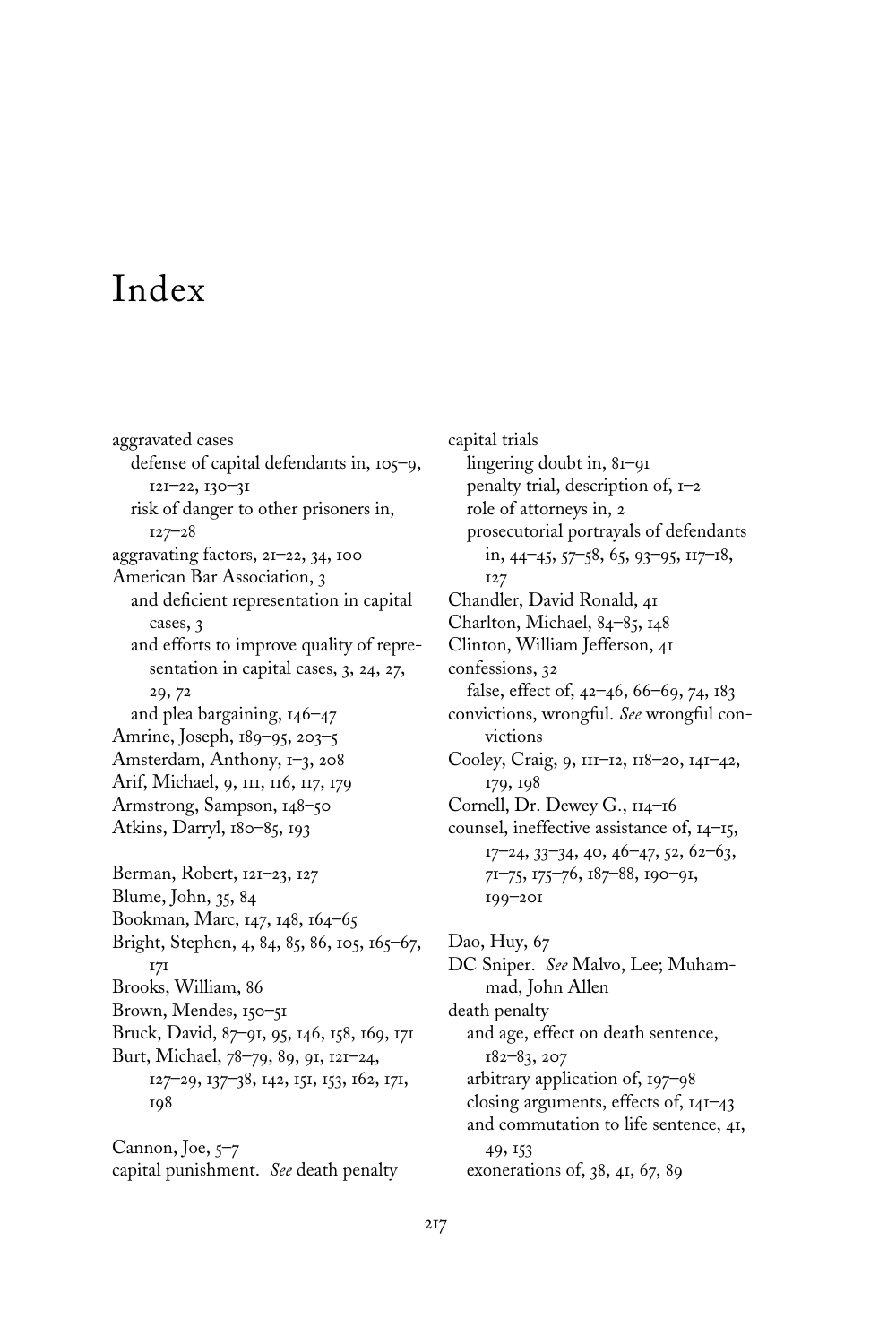## 218 Index

death penalty (*continued* ) history of, 2-3 jurors' reactions to, 107–9, 122–24, 131–32, 137–38 and mental disability, effect on death sentence of, 53, 65, 182–85, 204–5, 207 perceptions of, 202–5 deficient representation. See Ineffective assistance of counsel DeHart, Kenneth P., 56–57, 63, 72 Dew, Gary, 185–88, 193 DNA testing, 41, 49, 205 doubt. *See* lingering doubt arguments Dow, David R., 6 Drinkard, Gary, 40, 80 Eighth Amendment, 181–82 Ellis, James, 181–82, 184 Epstein, Jules, 147, 156, 159–60 error, reversible. *See* reversible error evidence, mitigating, 14–16, 18–28, 31–36, 60, 80–85, 105–8, 111–16, 121–29, 132–37, 198–202 ABA standards pertaining to, 24, 29, 80–81, 199–200 defendant's objection to introduction of, 28–29, 80 double-edged, 98–99, 101–3 effect on sentencing by, 36, 97, 100, 105, 120, 124, 127–30, 136–37, 139–41, 198 and failure to introduce, 29–34, 60, 80, 179, 186, 200–201 executions, moratoriums on, 37, 55, 206 eyewitness testimony, problems with, 54–55, 66–68, 189–90 Farmer, Millard, 145, 152–53, 161–62 Francois, Kendall, 154 Garcia, Carlos, 131–37, 139–40, 142–43,  $202$ Gipson, Kent, 191–92, 194 Gonzalez, Martin, 130–37, 139–40,

142–43, 202 Graham, Gary, 6–7 Green, Roosevelt, 165-66 Gursel, Akim, 50–52, 71–72, 74–75 Guy, Joe Lee, 7 Hall, Bob, 47 Haney, Craig, 121, 128, 140–41 Henderson, Philip, 91–96 Hill, Herbert, 8 Holdman, Scharlette, 162–63 ineffective assistance of counsel. *See* counsel, ineffective assistance of innocence, claims of, 19, 73, 77–79, 82–83, 93, 101–2 and actual innocence,  $39-41$ ,  $63-65$ and miscarriage of justice argument, 187–88, 191–93

Jackson, Inez, 52, 54–55 Jaffe, Richard, 39–40, 80 Jones, Brock, 59–60, 62–63

Kennedy, Anthony, 185

Liebman, James S., 15–18, 41, 173 life value arguments, 127–30 lingering doubt arguments, 86–91, 93–103 Long, David Martin, 59–63, 65–66

Malvo, Lee, 8, 109–20, 138–42, 179, 201 Mazzell, Paul, 87 McIntosh, Dalkeith, 97–100 McNeil, E. Duke, 50–52, 71 mitigating evidence. *See* evidence, mitigating Mock, Ronald, 6–7 Moore, Carzell, 165-68 Muhammad, John Allen, 8, 110–20, 142 O'Brien, Sean, 188, 191–94

O'Connor, Sandra Day, 15, 23–24, 30–31, 184–85 Ossman, Julian, 186–90, 193 Owen, Robert, 56, 58, 59–61